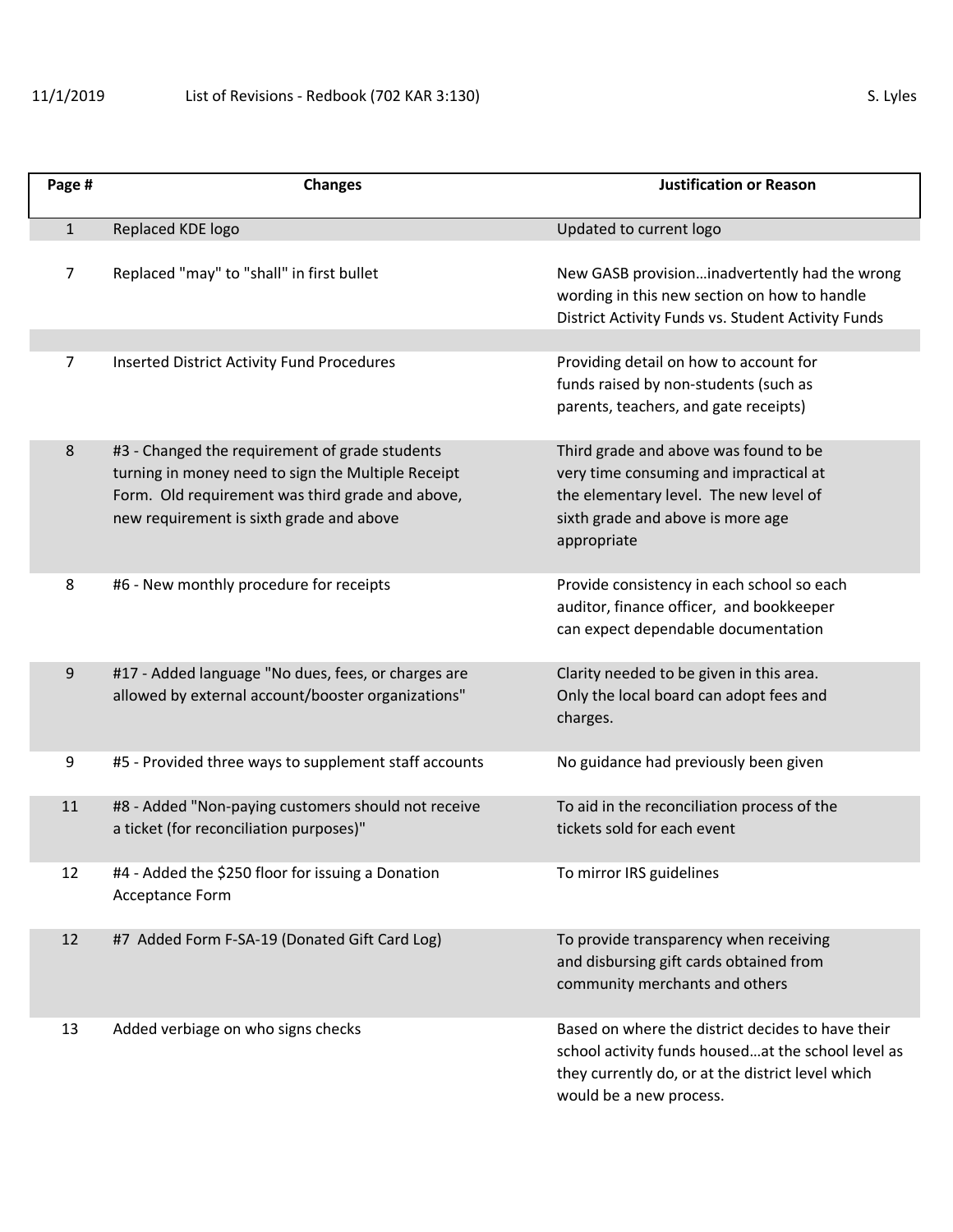| Page #             | <b>Changes</b>                                                                                                                                                                                                                                                   | <b>Justification or Reason</b>                                                                  |
|--------------------|------------------------------------------------------------------------------------------------------------------------------------------------------------------------------------------------------------------------------------------------------------------|-------------------------------------------------------------------------------------------------|
| 13                 | #4 - Added "Checks cannot be held for more than three<br>business days prior to mailing or delivering the check                                                                                                                                                  | Helps to ensure vendors are timely paid and<br>can also lower chances of theft and lost checks. |
| 14                 | #13 - Outstanding checks are not to be held longer than<br>12 months                                                                                                                                                                                             | Internal control measure to help clean up<br>old checks                                         |
| 17                 | Removed chart contained in old Redbook showing<br>work performed vs. worker status                                                                                                                                                                               | The IRS is the authoritative source regarding<br>worker status, not the Redbook                 |
| 19<br>(allowed)    | #4 - added playground equipment and band instruments                                                                                                                                                                                                             | Smaller districts may need to fundraise thru<br>their activity account to purchase such items   |
| 19<br>(allowed)    | #5 - Added Athletic field stripping, quick dry materials;<br>staff meals from staff generated fund                                                                                                                                                               | Provide clarification on allowable costs                                                        |
|                    | #6 - Added Expenditures for student activities approved<br>on the Fundraiser Approval Form                                                                                                                                                                       |                                                                                                 |
|                    | #14 - Added coaches cards purchased for district<br>employees who are specifically paid for coaching duties                                                                                                                                                      |                                                                                                 |
|                    | #15 - Added promotional credits from vendors for purch-<br>ing equipment and attire must benefit students, not<br>adult coaches and sponsors                                                                                                                     |                                                                                                 |
| 19<br>(disallowed) | #3 - Added regular care and upkeep of school property                                                                                                                                                                                                            | Provide clarification on unallowable costs                                                      |
| 20<br>(disallowed) | #10 - Removed firearms and weapons                                                                                                                                                                                                                               | Schools now offer archery and sports with<br>firearms                                           |
| 20<br>(disallowed) | #16 - Added Payment or reimbursement of costs assoc-<br>iated with parents, volunteers, or chaperones part-<br>icipating on school trips (unless the chaperone is required<br>by district policy due to adult/student ration for out of<br>district field trips) | Provide clarification on unallowable costs                                                      |
|                    | #17 - State tournament tickets and associated expenses<br>for non-students; unless the school's student or team is<br>participating in the tournament                                                                                                            |                                                                                                 |
|                    | #18 - Fundraising or crowdfunding for an individual's or<br>families personal benefit (bereavement, illness, injury,                                                                                                                                             |                                                                                                 |